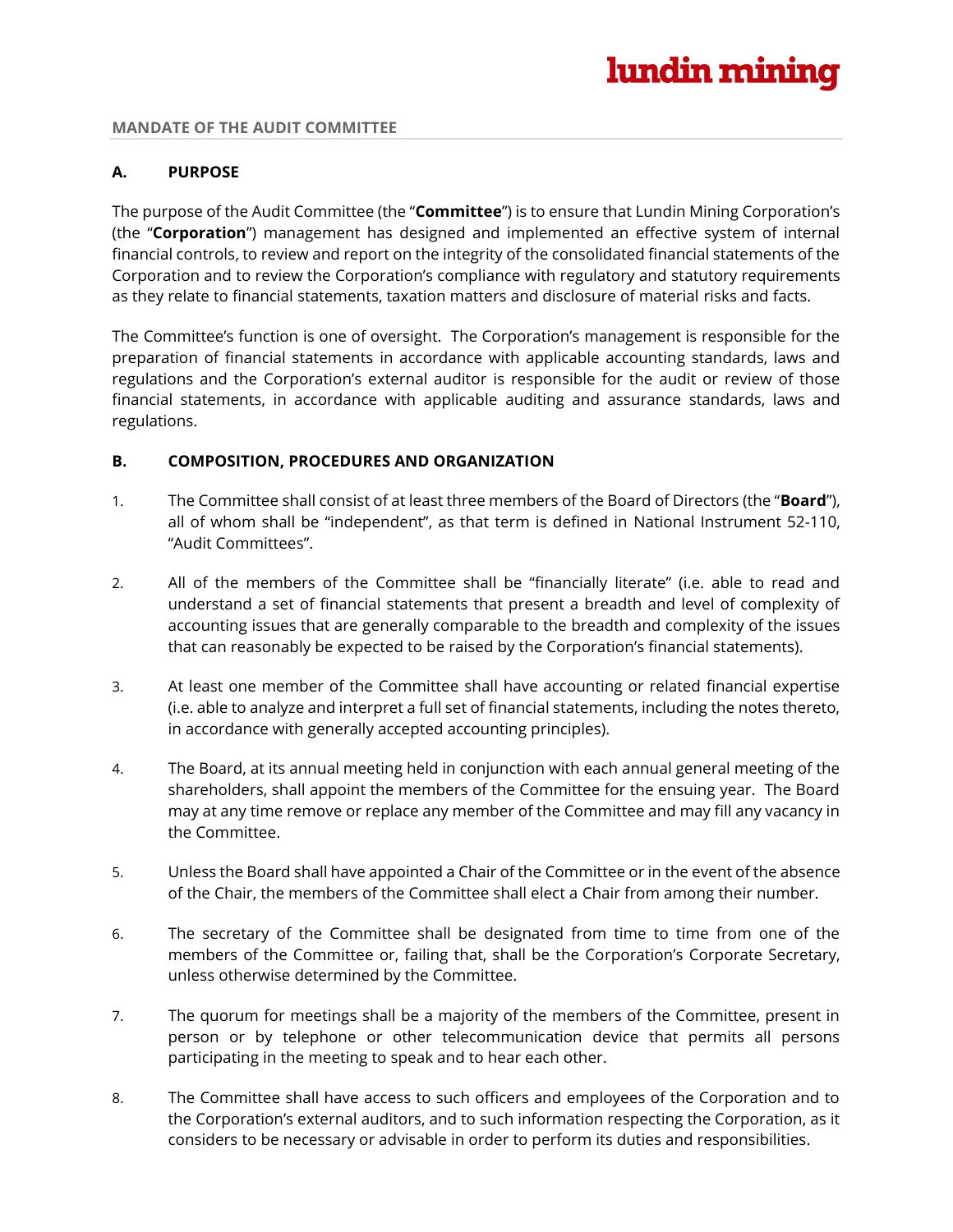- 9. Meetings of the Committee shall be conducted as follows:
	- (a) the Committee shall meet at least four times annually at such times and at such locations as may be requested by the Chair of the Committee. The external auditors or any member of the Committee may request a meeting of the Committee;
	- (b) the external auditors shall receive notice of and have the right to attend all meetings of the Committee;
	- (c) the Chair of the Committee shall be responsible for developing and setting the agenda for Committee meetings and determining the time and place of such meetings;
	- (d) the following management representatives shall be invited to attend all meetings, except executive sessions and private sessions with the external auditors:
		- (i) Chief Executive Officer; and
		- (ii) Chief Financial Officer;
	- (e) other management representatives shall be invited to attend as necessary; and
	- (f) notice of the time and place of every meeting of the Committee shall be given in writing to each member of the Committee a reasonable time before the meeting.
- 10. The internal auditors and the external auditors shall have a direct line of communication to the Committee through its Chair and may bypass management if deemed necessary. The Committee, through its Chair, may contact directly any employee in the Corporation as it deems necessary, and any employee may bring before the Committee any matter involving questionable, illegal or improper financial practices or transactions.
- 11. The Committee shall have authority to engage independent counsel and other advisors as it determines necessary to carry out its duties, to set and pay the compensation for any advisors employed by the Audit Committee and to communicate directly with the internal and external auditors.

# **C. DUTIES AND RESPONSIBILITIES**

The Committee will act within the scope of its authority under this mandate and shall also deal with such matters as the Board may refer to it from time to time. The Committee is authorized to carry out the following duties and responsibilities:

# 1. *Overall duties and responsibilities*

- (a) Assist the Board in the discharge of its responsibilities relating to the Corporation's accounting principles, reporting practices and internal controls and its approval of the Corporation's annual and quarterly consolidated financial statements;
- (b) Establish and maintain a direct line of communication with the Corporation's internal and external auditors and assess their performance;
- (c) Ensure that management of the Corporation has designed, implemented and is maintaining an effective system of internal financial controls; and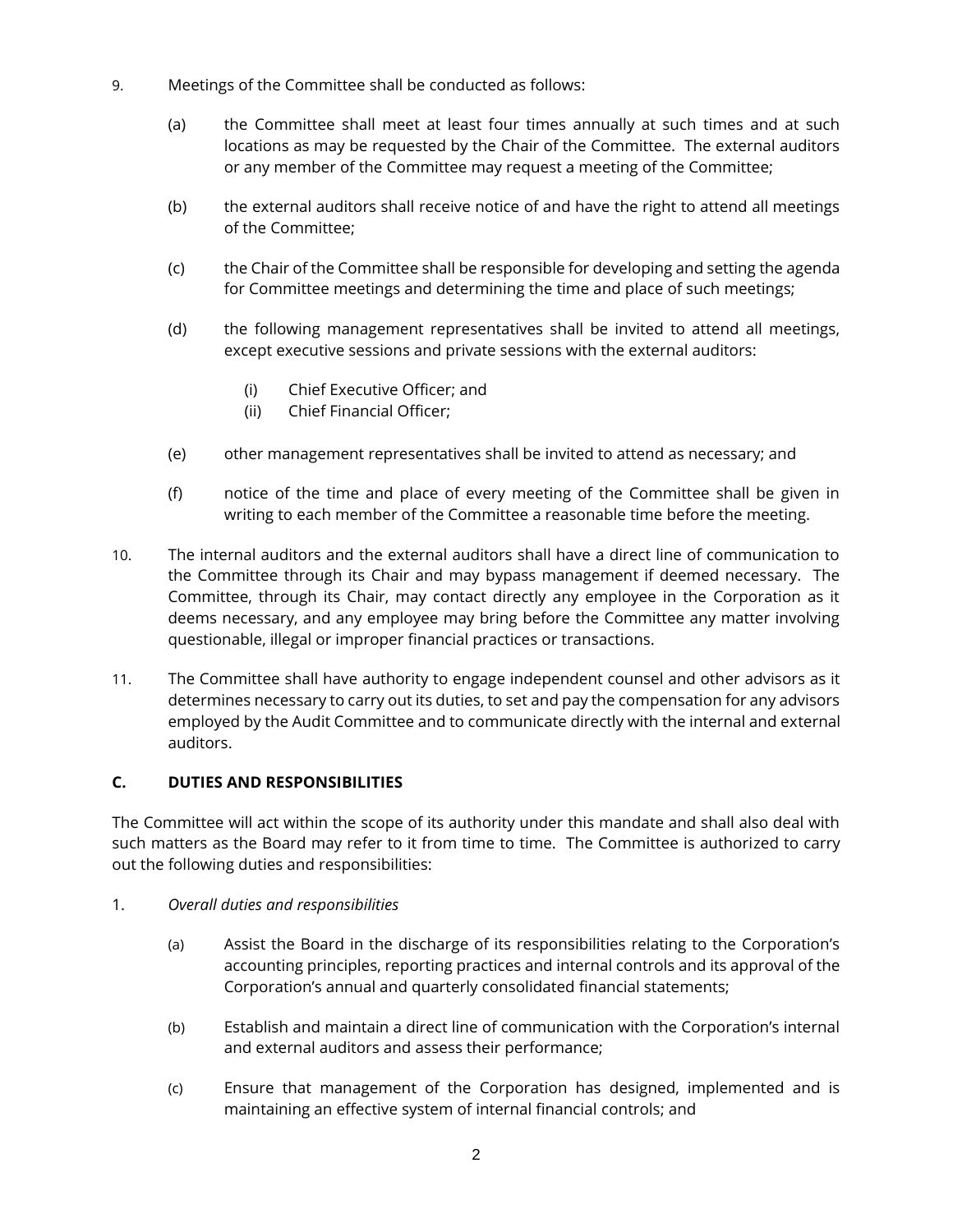- (d) Report regularly to the Board on the fulfilment of its duties and responsibilities.
- 2. *Duties and responsibilities related to the Corporation's external auditors*
	- (a) Recommend to the Board a firm of external auditors to be engaged by the Corporation, and to verify the independence of such external auditors;
	- (b) Review and approve the fee, scope and timing of the audit and other related services rendered by the external auditors;
	- (c) Review the audit plan of the external auditors prior to the commencement of the audit;
	- (d) Review with the external auditors, upon completion of their audit:
		- (i) contents of their report;
		- (ii) scope and quality of the audit work performed;
		- (iii) adequacy of the Corporation's financial and auditing personnel;
		- (iv) co-operation received from the Corporation's personnel during the audit;
		- (v) internal resources used;
		- (vi) significant transactions outside of the normal business of the Corporation;
		- (vii) significant proposed adjustments and recommendations for improving internal accounting controls, accounting principles or management systems; and
		- (viii) the non-audit services provided by the external auditors;
	- (e) Discuss with the external auditors the quality and not just the acceptability of the Corporation's accounting principles; and
	- (f) Implement structures and procedures to ensure that the Committee meets the external auditors on a regular basis in the absence of management.
- 3. *Duties and responsibilities related to the Corporation's internal auditors*
	- (a) Periodically review the internal audit function with respect to the organization, staffing and effectiveness of the internal audit department;
	- (b) Review and approve the internal audit plan; and
	- (c) Review significant internal audit findings and recommendations, and management's response thereto.
- 4. *Duties and responsibilities related to the Corporation's internal control procedures*
	- (a) Review the appropriateness and effectiveness of the Corporation's policies and business practices which impact on the financial integrity of the Corporation, including those relating to internal auditing, insurance, accounting, information services and systems and financial controls, management reporting and risk management;
	- (b) Together with the Corporation's Corporate Governance and Nominating Committee review compliance under the Corporation's Code of Conduct, Ethical Values and Anti-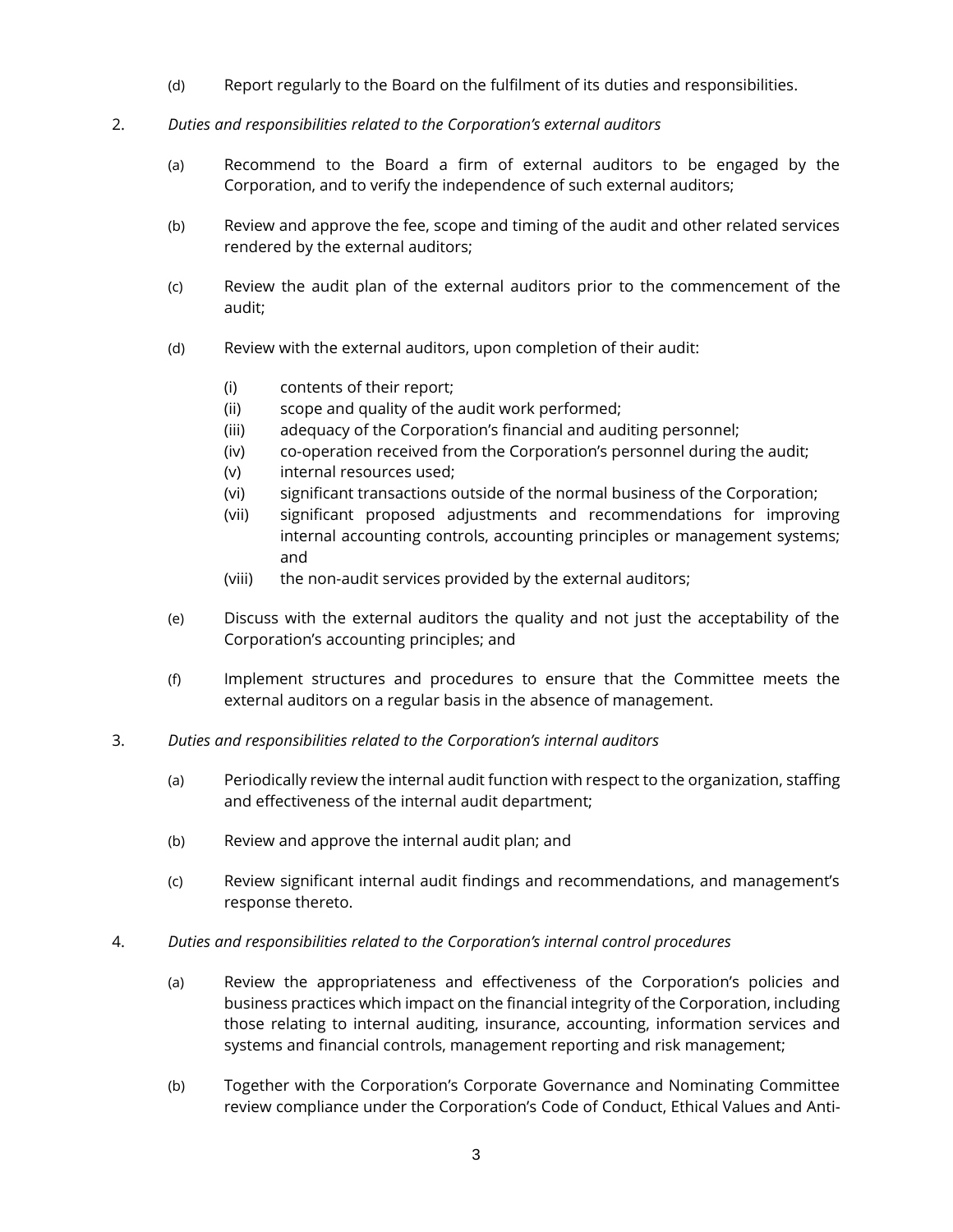Corruption Policy (including oversight of financial and accounting whistleblower reports);

- (c) Review any unresolved issues between management and the external auditors that could affect the financial reporting or internal controls of the Corporation; and
- (d) Periodically review the Corporation's financial and auditing procedures and the extent to which recommendations made by the internal audit staff or by the external auditors have been implemented.

#### 5. *Other duties and responsibilities*

- (a) Review the Corporation's quarterly statements of earnings, including the impact of unusual items and changes in accounting principles and estimates and report to the Board with respect thereto;
- (b) Review financial risk management programs (such as material commodity, currency or interest rate hedging) and the Corporation treasury reports and policies, as required;
- (c) Review and recommend to the Board for approval of the financial and, together with the Safety and Sustainability Committee, the risk management sections of:
	- (i) the annual report to shareholders;
	- (ii) the annual information form;
	- (iii) prospectuses; and
	- (iv) other public reports requiring approval by the Board, and report to the Board with respect thereto;
- (d) Review regulatory filings and decisions as they relate to the Corporation's consolidated financial statements;
- (e) Review the appropriateness of the policies and procedures used in the preparation of the Corporation's consolidated financial statements and other required disclosure documents, and consider recommendations for any material change to such policies;
- (f) Review and report on the integrity of the Corporation's consolidated financial statements;
- (g) Review the minutes of any audit or equivalent committee meeting of subsidiary companies;
- (h) Review with management, the external auditors and, if necessary, with legal counsel, any litigation, claim or other contingency, including tax assessments that could have a material effect upon the financial position or operating results of the Corporation and the manner in which such matters have been disclosed in the consolidated financial statements;
- (i) Review the Corporation's compliance with regulatory and statutory requirements as they relate to financial statements, tax matters and disclosure of material facts;